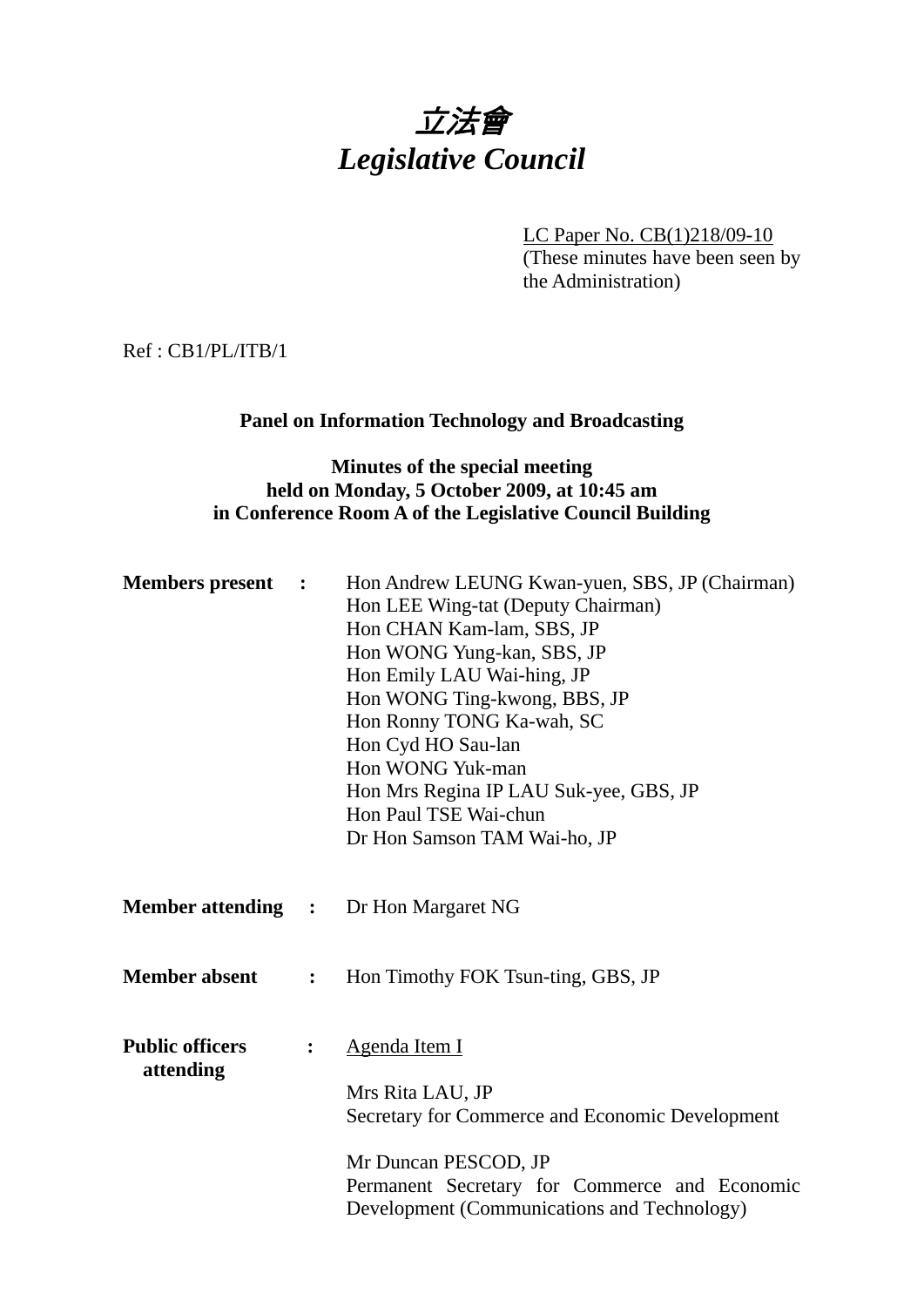|                                    |                | Mr Alan SIU, JP<br>Deputy Secretary for Commerce and Economic<br>Development (Communications and Technology)                     |
|------------------------------------|----------------|----------------------------------------------------------------------------------------------------------------------------------|
|                                    |                | Mr Aaron LIU<br>Principal Assistant Secretary for Commerce<br>and<br>Economic Development (Communications<br>and<br>Technology)A |
|                                    |                | Agenda Item II                                                                                                                   |
|                                    |                | Mrs Rita LAU, JP<br>Secretary for Commerce and Economic Development                                                              |
|                                    |                | Mr Duncan PESCOD, JP<br>Permanent Secretary for Commerce and Economic<br>Development (Communications and Technology)             |
|                                    |                | Mr Alan SIU, JP<br>Deputy Secretary for Commerce and Economic<br>Development (Communications and Technology)                     |
|                                    |                | Mr Aaron LIU<br>Principal Assistant Secretary for Commerce<br>and<br>Economic Development (Communications<br>and<br>Technology)A |
|                                    |                | Ms Maisie CHENG, JP<br>Commissioner for Television<br>and Entertainment<br>Licensing                                             |
| <b>Attendance by</b><br>invitation | $\ddot{\cdot}$ | Agenda Item I                                                                                                                    |
|                                    |                | <b>Radio Television Hong Kong</b>                                                                                                |
|                                    |                | Mr Franklin WONG<br>Director of Broadcasting                                                                                     |
| <b>Clerk in attendance :</b>       |                | Ms YUE Tin-po<br>Chief Council Secretary (1)3                                                                                    |
| <b>Staff in attendance</b>         | $\ddot{\cdot}$ | Ms Connie FUNG<br>Senior Assistant Legal Advisor 1                                                                               |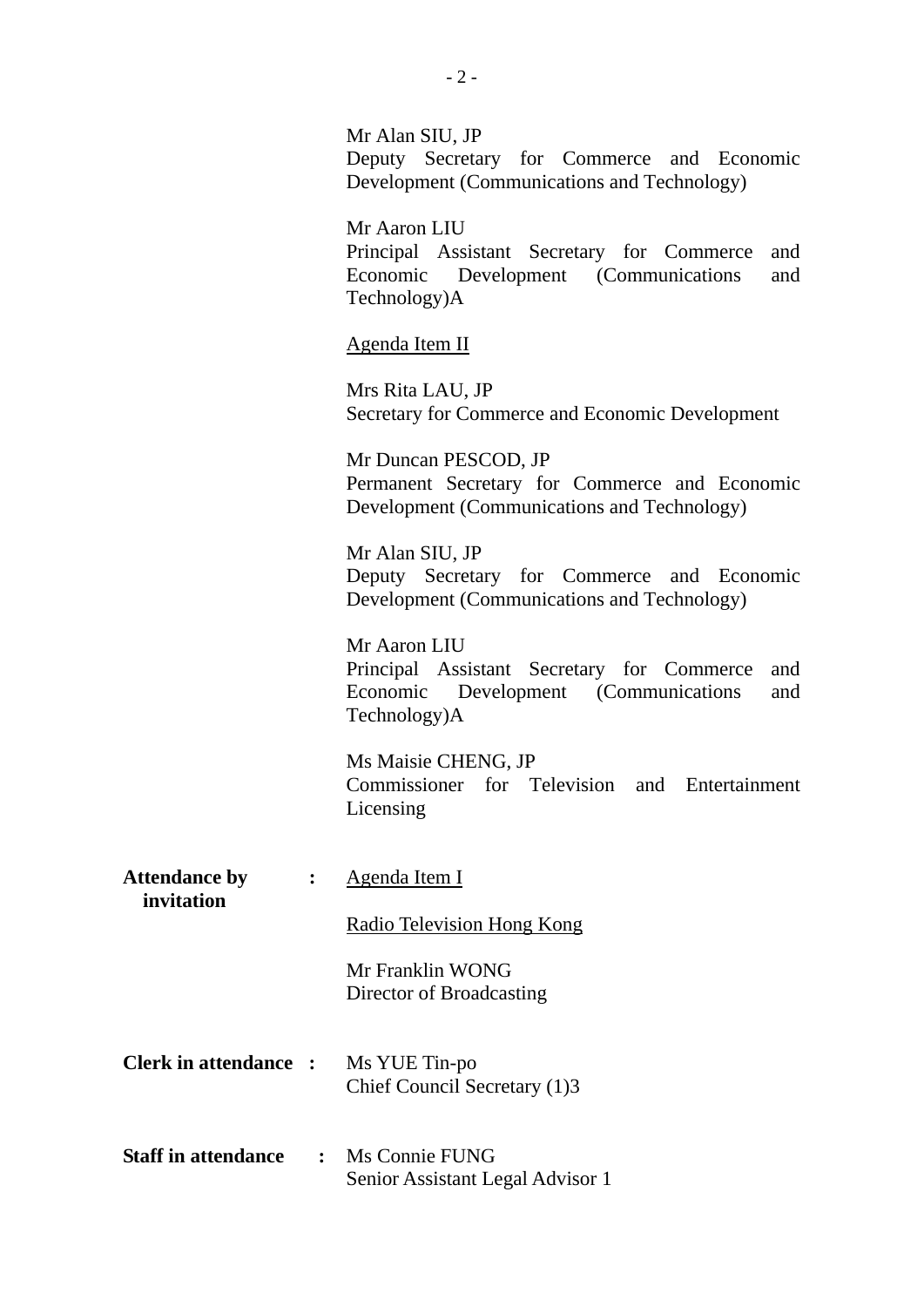Miss Winnie LO Assistant Legal Advisor 7

Ms Annette LAM Senior Council Secretary (1)3

Mr Joey LO Council Secretary (1)3

Ms May LEUNG Legislative Assistant (1)6

| <b>Action</b> | I. | Public service broadcasting and the future of Radio Television Hong<br>Kong                                                                         |                                                                                                                                                            |  |  |  |  |  |  |  |
|---------------|----|-----------------------------------------------------------------------------------------------------------------------------------------------------|------------------------------------------------------------------------------------------------------------------------------------------------------------|--|--|--|--|--|--|--|
|               |    | (File Ref: CTB(CR) 9/17/9                                                                                                                           | -- Legislative Council Brief<br>on<br>public service broadcasting and<br>the future of Radio Television<br>Hong Kong                                       |  |  |  |  |  |  |  |
|               |    | LC Paper No. $CB(1)2663/08-09(01)$ -- Paper                                                                                                         | on public service<br>broadcasting prepared by the<br>Legislative Council Secretariat<br>(updated background brief)                                         |  |  |  |  |  |  |  |
|               |    | LC Paper No. CB(1)2700/08-09<br>(tabled at the meeting and<br>subsequently issued via e-mail on<br>5 October 2009)                                  | -- Administration's paper on public<br>service broadcasting and the future<br>of Radio Television Hong Kong<br>(power-point)<br>presentation<br>materials) |  |  |  |  |  |  |  |
|               |    | LC Paper No. CB(1)2722/08-09<br>(tabled at the meeting and Programme Staff Union dated<br>subsequently issued via e-mail on<br>5 October 2009)      | -- Submission<br>from<br><b>RTHK</b><br>30 September<br>2009<br>(Chinese)<br>version only)                                                                 |  |  |  |  |  |  |  |
|               |    | LC Paper No. $CB(1)2726/06-07(01)$ -- Public consultation paper on the<br>the<br>(tabled)<br><i>at</i><br>subsequently issued on 6 October<br>2009) | <i>meeting and new Radio Television Hong Kong:</i><br>Fulfilling its mission as a public<br>service broadcaster)                                           |  |  |  |  |  |  |  |

## Briefing by the Administration

 At the invitation of the Chairman, the Secretary for Commerce and Economic Development (SCED) briefed members on the Government's decision on the way forward in respect of public service broadcasting (PSB) in Hong Kong and the future of Radio Television Hong Kong (RTHK) as announced on 22 September 2009. In gist, RTHK would remain as a Government department with key

- 3 -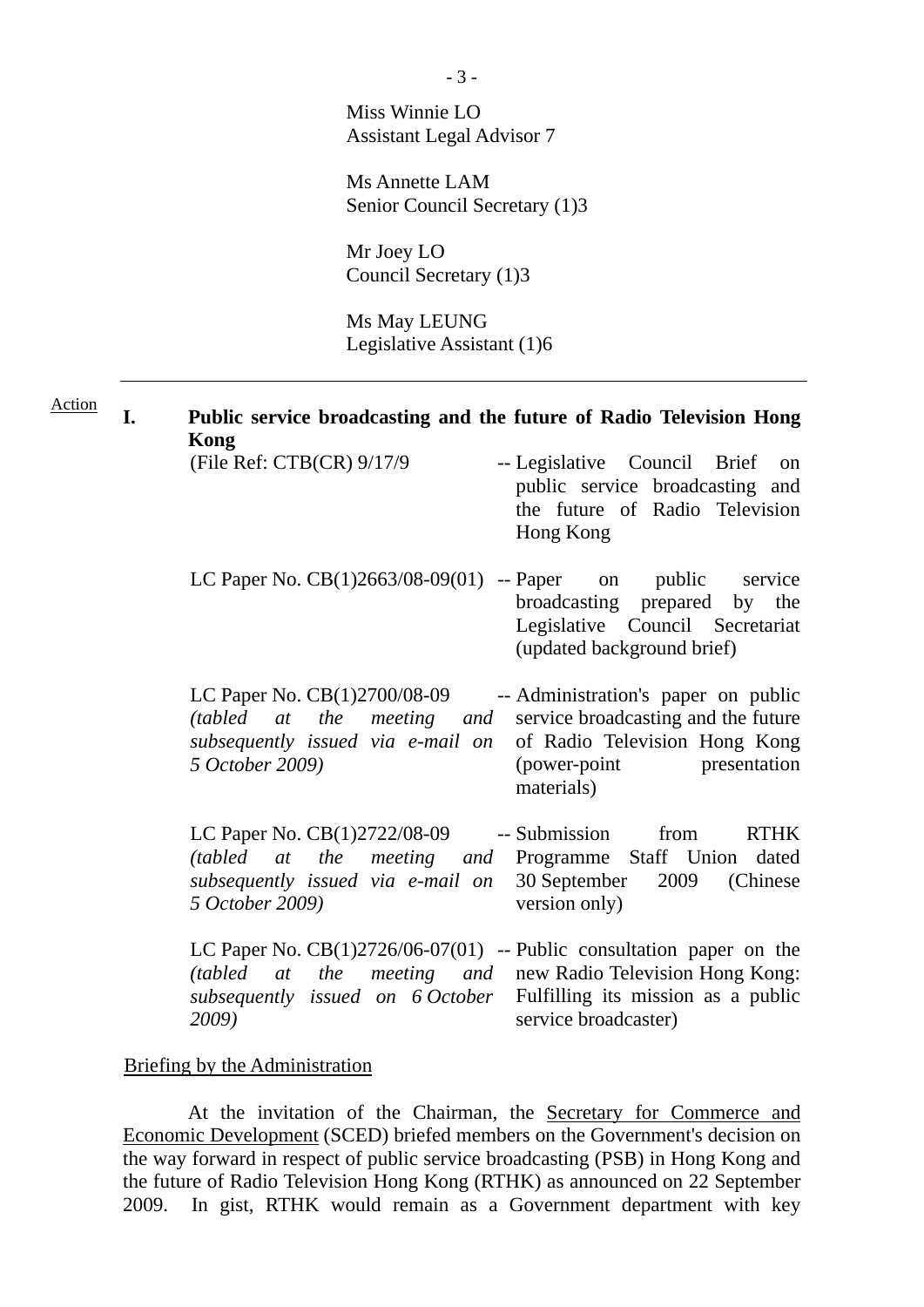recommendations in the report of the Committee on Review of Public Service Broadcasting (Review Committee) implemented to allow it to fulfill the role of a public service broadcaster serving with specific public purposes, strengthened corporate governance and greater accountability to the community. Appropriate resources would be provided for service enhancement to enable RTHK to expand its scope of service to better serve the community. With the aid of power-point, the Deputy Secretary for Commerce and Economic Development (Communications and Technology) (DSCED(CT)) briefed members on the two-month public consultation exercise launched to gauge public views on how best RTHK should operate to achieve its mission as a public service broadcaster. The consultation would cover areas such as the public purposes of the new RTHK, the proposed establishment of a Board of Advisors (the Advisory Board) to enhance corporate governance and accountability, the proposed contents of the Charter to be signed by the Chief Secretary for Administration (CS) and the Director of Broadcasting (D of B), as well as the proposed performance evaluation and new programming opportunities. Details on the proposed operation of RTHK and the public consultation exercise were set out in the Legislative Council Brief (file Ref: CTB(CR)9/17/9) and the Public Consultation Paper on the New RTHK (LC Paper No. CB(1)2726/08-09(01)).

#### Discussion

#### *Financial and staffing implications for the new RTHK*

2. Mr WONG Ting-kwong said that the Democratic Alliance for Betterment of Hong Kong and Progress of Hong Kong welcomed the Chief Executive (CE)-in-Council's decision on RTHK as it would put an end to the uncertainty surrounding the future of RTHK, and give RTHK new impetus to build on its strong reputation for providing quality broadcasting service to the community. Noting that additional staff and financial resources would be required for RTHK to expand its scope of service, Mr WONG enquired about the staffing and financial implications for the new RTHK.

3. The Permanent Secretary for Commerce and Economic Development (Communications and Technology) (PSCED(CT)) advised that D of B was currently undertaking an internal re-structuring review to assess the optimal mix of civil servants and non-civil service contract staff required for expanding RTHK's services. A clearer picture on the additional manpower required would be available upon the completion of the internal re-structuring review. He added that the proposed expansion of RTHK's service in the areas of digitization of programme archive, provision of digital audio broadcasting (DAB) services and the launch of digital TV services, would entail additional capital and recurrent resources. The exact requirements would depend on the re-provisioning of RTHK's headquarters to the new Broadcasting House in Tseung Kwan O, and the technical requirements as well as the number of DAB radio channels, high-definition and standard-definition TV channels to be operated which could only be determined after public consultation. Subject to the detailed architectural design and accommodation requirements, a rough estimation for the new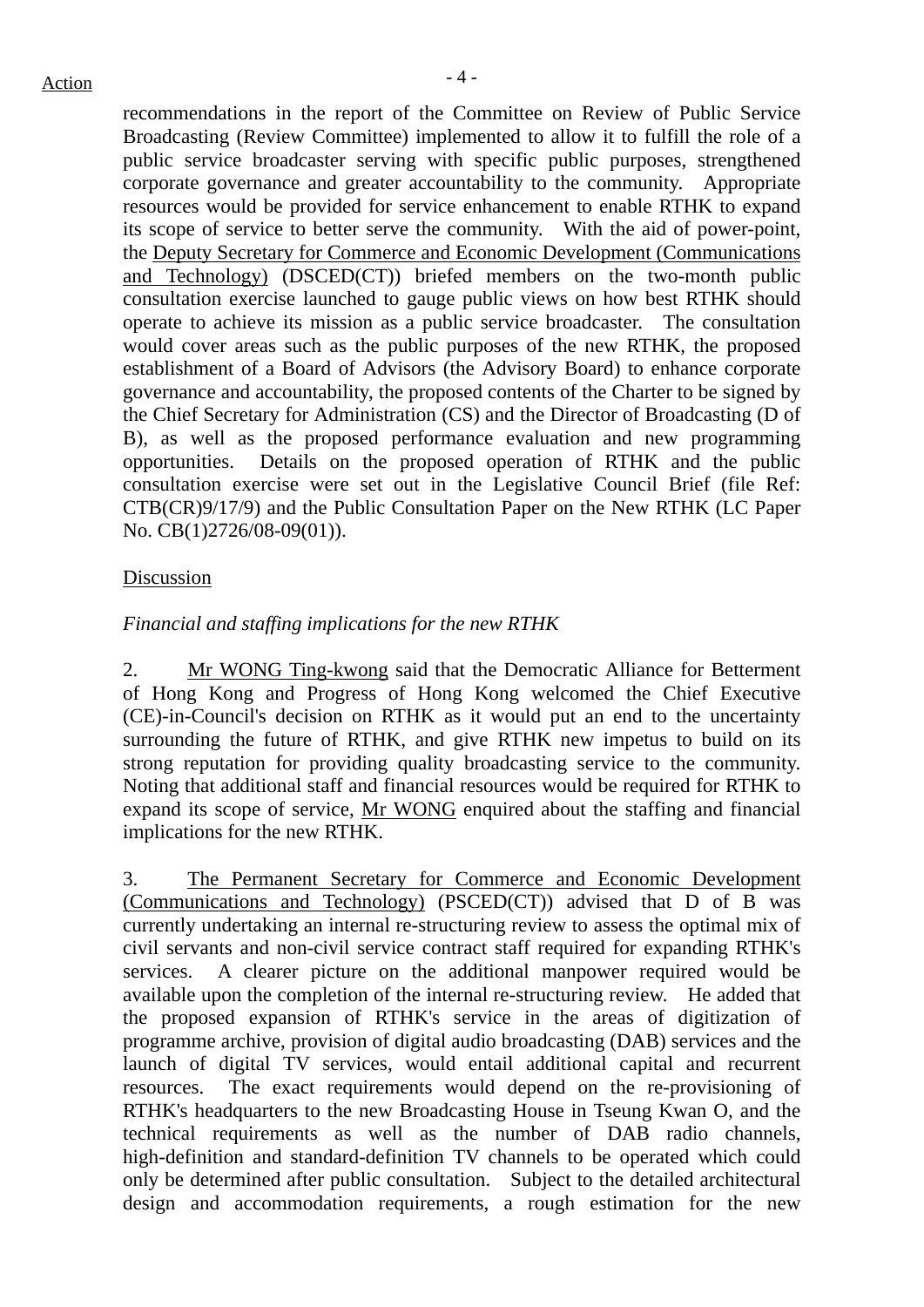Broadcasting House, the construction of which would require a lead time of around five years, would be in the region of \$1.5 billion.

#### *Public consultation*

4. Ms Emily LAU expressed grave disappointment that after protracted discussions in the past and despite the Administration's repeated pledge to widely consult the public before deciding on the way forward for the development of PSB and the future of RTHK, the CE-in-Council had, in the absence of any public consultation, rejected the Review Committee's recommendation to set up an independent public service broadcaster and decided to retain RTHK's status as a Government department while performing the role of a public service broadcaster. She said that the Administration had not kept its promise to consult the public and was irresponsible in making such a hasty decision. Mr LEE Wing-tat, Ms Emily LAU and Mr WONG Yuk-man held the view that the consultation was a show and a sham as a pre-conceived decision had already been made for RTHK to continue to operate as a Government department with a public service broadcaster role. Ms Emily LAU further criticized that the scope of the consultation was too narrow as it was confined to how the new RTHK should operate to fulfill its mission as a public service broadcaster.

5. In reply, SCED said that the development of PSB in Hong Kong and the future of RTHK were inter-related issues that should be addressed in one go. She recapitulated that the Review Committee, when formulating its recommendations, had extensively consulted the public and various stakeholders in 2006 and 2007, and the matter had been widely discussed by the community, the Panel, and various other stakeholders. In particular, the Review Committee's view that RTHK should not be transformed into a new public service broadcaster had triggered a heated debate in the community.

6. SCED further said that RTHK had been consistently ranked in public surveys as the most credible electronic media in Hong Kong and was best placed to assume the role of a public service broadcaster. A recent Government survey showed that 60% of the respondents considered RTHK should maintain its status quo or enhance its operation while only 20% were in favour of establishing a new organization to replace RTHK. Public service broadcasting and the future of RTHK had been the subject of debate in Hong Kong for many years. Given the considerable public support for RTHK to maintain its status quo and the urge of RTHK staff for a clear decision on the way forward, it was considered appropriate to address the various staffing issues once and for all and to give certainty to the further development of RTHK. She highlighted that the CE-in-Council's decision was a well-balanced set of proposals to address the concerns of various stakeholders. It would bring the long-running debate to an end for the benefit of the RTHK and the staff concerned. The Government would consult the 18 District Boards and the Panel and launch a two-month public consultation exercise to seek public views on how best RTHK should fulfill its new mission. Focus group discussions and other public engagement activities including a public opinion survey would be conducted. She appealed to the public and Legislative Council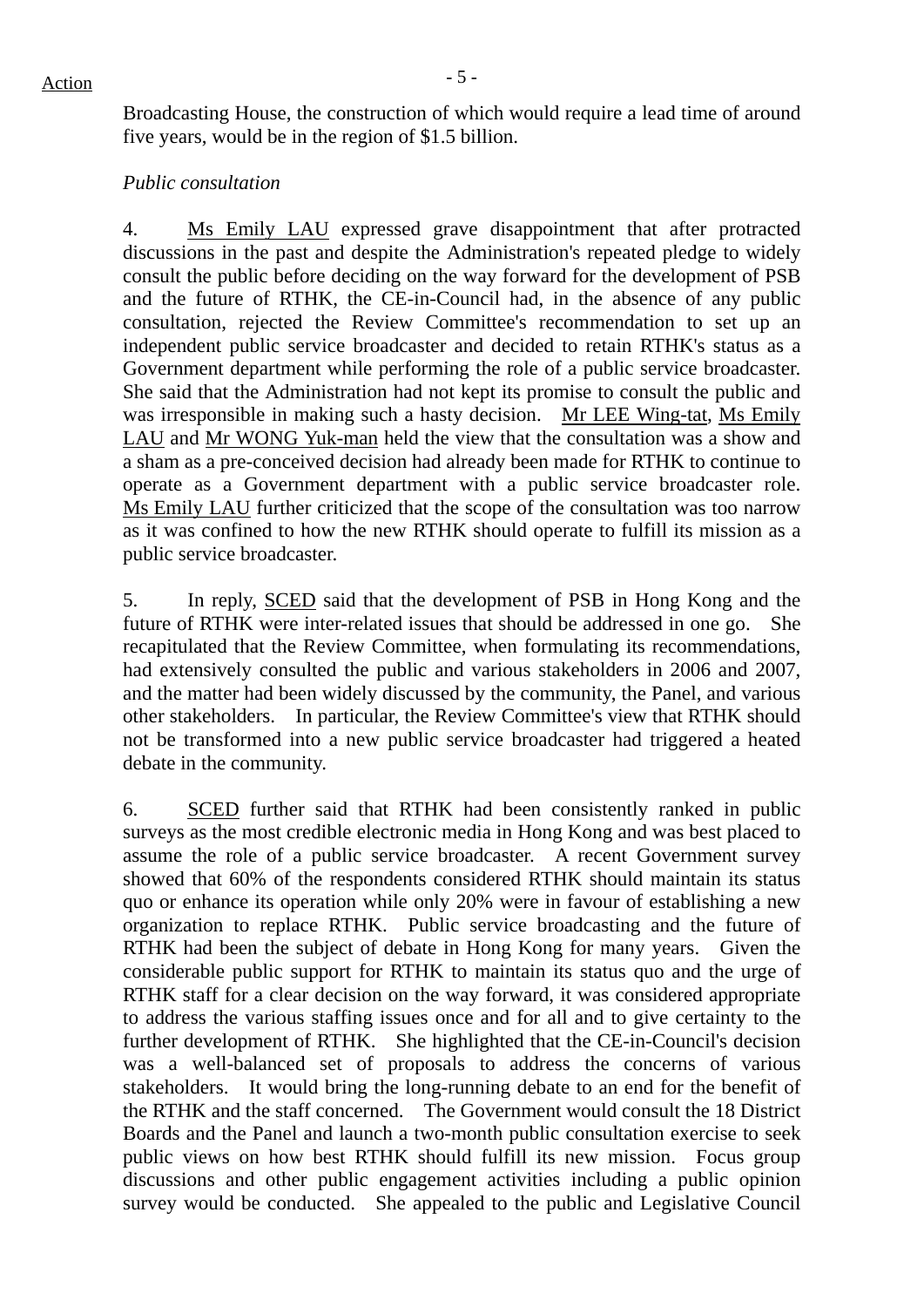## $Action$

Admin

(LegCo) Members to support the proposal to strengthen RTHK's role as the public service broadcaster.

7. Members considered the two-month consultation period too short for the public to express their views, and strongly urged the Administration to lengthen the two-month consultation period to at least three months. In response, SCED said that a two-month consultation period was set having regard to the critical timeframe for the preparation of annual budget for the next financial year. She however undertook to consider extending the consultation period, if necessary.

## *Corporate governance and editorial independence*

8. Ms Emily LAU noted that none of the public service broadcasters in any of the advanced economies was a government department funded by the government. Referring to the United Nations Educational, Scientific and Cultural Organization's definition of PSB, Mr LEE Wing-tat shared a similar view. He expressed doubt whether RTHK, as a Government department dependent on the Government's funding and manpower resources, would have the true freedom and autonomy to competently perform its role as an independent public service broadcaster.

9. Mr Paul TSE pointed out that despite paying lip-service to implement the Review Committee's recommendations, the governance structure and funding arrangements proposed for the new RTHK had differed greatly from the model recommended by the Review Committee. The proposal had failed to meet public expectations of an independent public service broadcaster that would be independent in its editorial policy issues, transparent in its operation, and be accountable to the public. He questioned how the proposed Advisory Board with no executive power would be able to enhance the corporate governance of RTHK and improve its accountability to the community. Mr CHAN Kam-lam also sought explanation from the Administration on how the Advisory Board would operate to improve the governance and public accountability of RTHK without interfering with its editorial independence.

10. Given that RTHK already had its own advisory panel and was subject to the regulatory oversight of the Broadcasting Authority (BA) and the Director of Audit (D of A) within the terms of the proposed Charter to be signed with the CS, Mr Ronny TONG questioned the need for setting up the Advisory Board. He considered the Advisory Board, with its members to be appointed by the CE, a political tool to exert political and financial pressure on RTHK to toe the line of the Government. Sharing a similar view, Mr LEE Wing-tat opined that the Advisory Board which gave the public the impression that the Government was trying to interfere with RTHK's editorial independence should be scraped.

11. In reply, SCED said that the Advisory Board was an advisory body to advise the D of B on all matters pertaining to editorial policy, programme standards and the quality of RTHK programmes as well as community participation in broadcasting on radio and TV channels. Public hearings, regular public standards reviews and survey of public satisfaction level would be conducted to track how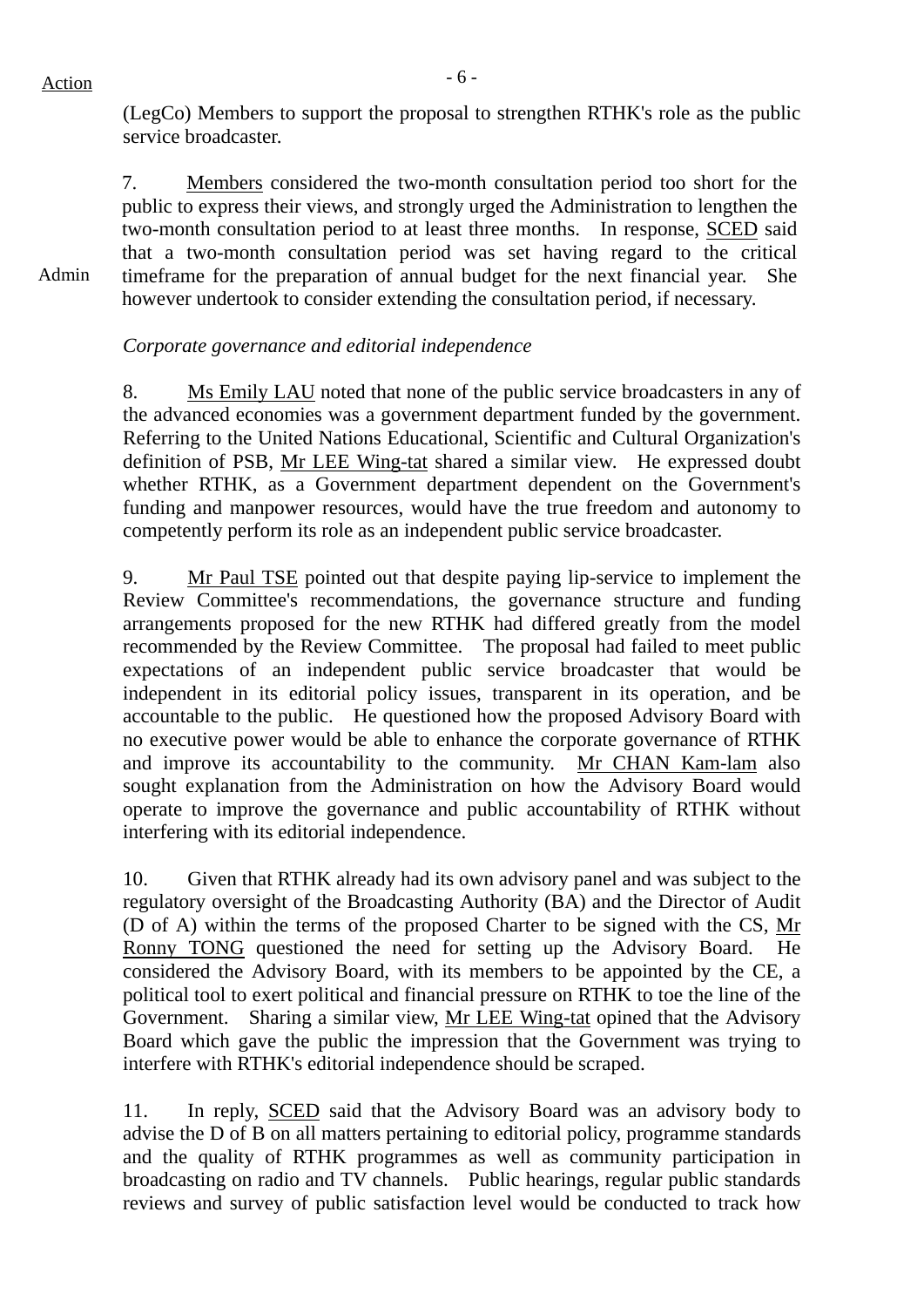$Action$ 

well RTHK programming standard had measured up to public expectations. She highlighted that the Advisory Board had no executive power and would not interfere with the daily operation and editorial decision of RTHK which would be the task of the D of B and his team. She assured members that RTHK would continue to enjoy editorial independence and freedom of press and be accountable to the public and the LegCo. The Advisory Board would only have an advisory role in respect of editorial issues, and the D of B remained ultimately responsible for the editorial decision of RTHK. The proposed Charter would set out the relationship between the Government and the new RTHK and entrench the importance of editorial independence. She further pointed out that the setting up of advisory boards was a standard practice for Government departments and was not targeting RTHK. While subject to the administrative oversight of the BA and the D of A as well as public scrutiny through a set of key performance indicators, RTHK, as a Government department using public money, would also be subject to the established annual budgeting control mechanism, stringent internal procedures and standards for making editorial and programming decisions.

12. Mr WONG Yuk-man criticized the Government's broadcasting policy as ultra ineffective and backward, void of any improvement in the past 25 years. He observed that although the existing Framework Agreement between the Commerce and Economic Development Bureau and RTHK would be elevated to a Charter to be signed between CS and the D of B, and its Board elevated to a high-level advisory body to be appointed by the CE, RTHK was still torn between its conflicting role of a Government department and a public service broadcaster. He said that the public wanted an independent public service broadcaster which was transparent in its operation and accountable to the public, not a Government department cum public service broadcaster.

13. Ms Cyd HO opined that a public broadcaster should be independent and free from any political and financial pressure as well as government influences. Its governance structure should be underpinned by legislation to uphold organizational and editorial independence, and to ensure transparency and accountability to the public. She objected that RTHK should remain a Government department relying upon Government funding. She questioned the Government's motive in setting up the Advisory Board and feared that the Advisory Board would be used to exert political and financial pressure on RTHK thereby undermining its editorial independence. She further pointed out that as the proposed Charter was only a formal document not legislated under the law, there was no statutory provision for judicial review to seek redress in the event its editorial independence was threatened.

14. Ms Cyd HO observed that editorial independence was not amongst the proposed public purposes for PSB nor adopted as a performance indicator as basis for evaluation. In this regard, Dr Margaret NG expressed grave concern that the proposed PSB public purposes which RTHK was tasked to achieve and upon which its performance would be evaluated would undermine RTHK's editorial independence and freedom of press. She questioned why RTHK was not made directly accountable to the public, and disputed the need for the Advisory Board to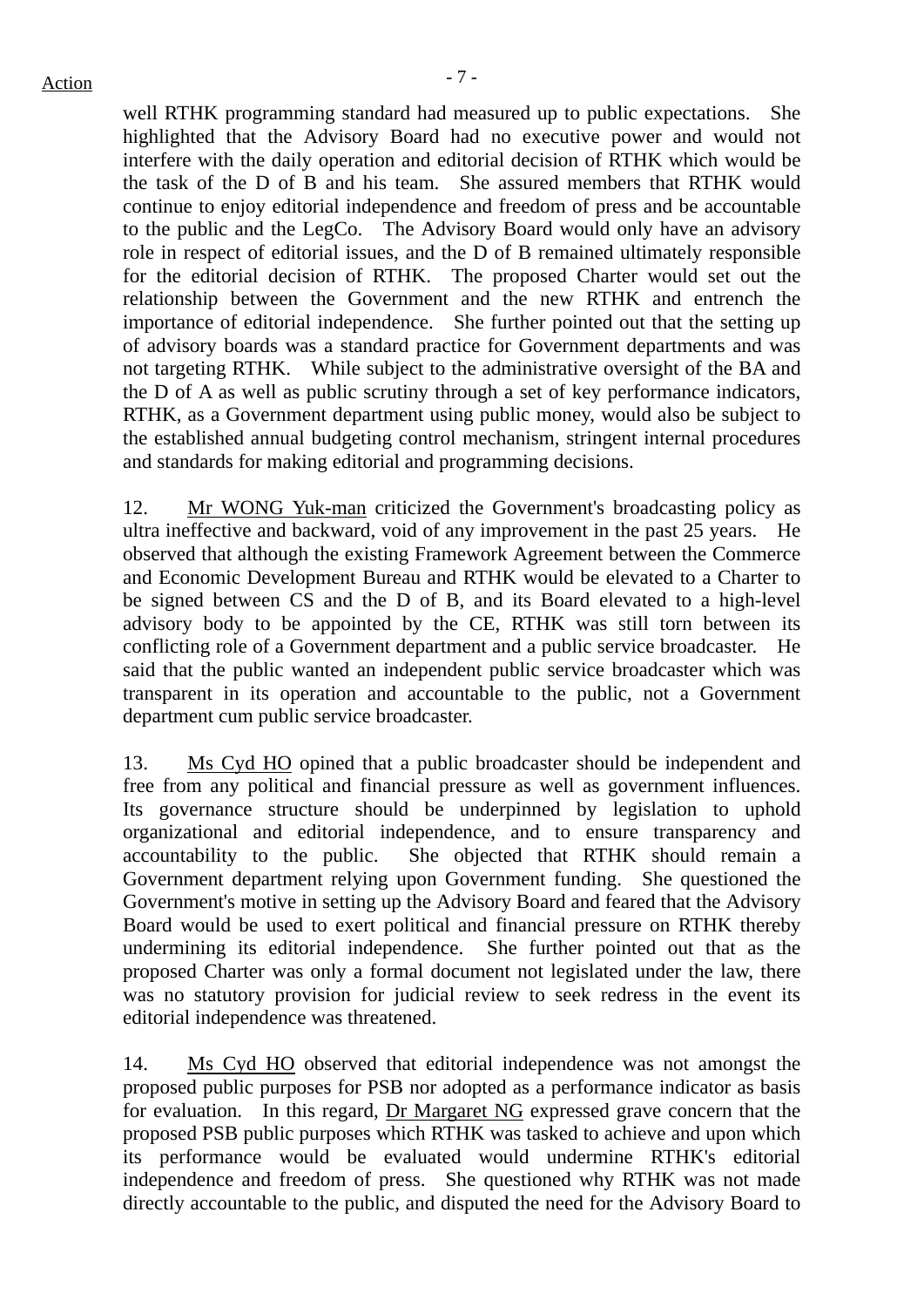advise RTHK on editorial policy and programme standards.

15. In response, SCED said that the proposed four public purposes for PSB were in line with the recommendations of the Review Committee, and it was common for overseas public service broadcasters to have clearly defined missions or public purposes which were often used to evaluate their performance and the adequacy of services provided to the community. She reiterated that the Advisory Board would provide a standing platform to systematically gauge public views and expectations on programme standards and quality.

16. Mr CHAN Kam-lam enquired whether RTHK's existing programme advisory panel would be replaced by the proposed Advisory Board. He also enquired about the use of the airtime dedicated by the two free TV broadcasters for the broadcast of RTHK programmes after RTHK had set up its own TV channels. In response, SCED said that the current advisory panel could exist in parallel with the Advisory Board, and members of the advisory panel would be considered for appointment to the Advisory Board. A decision had yet to be made on the future allocation of TV airtime taken up by the broadcast of RTHK programmes and discussions would be held with the BA in this regard.

## *Community participation in broadcasting*

17. Mr LEE Wing-tat and Mr Paul TSE said that Hong Kong, despite its claim of being an open and culturally diversified society, was lagging behind many advanced and developing economies in respect of community participation in broadcasting. They opined that the Administration should respond to the community's repeated and strong calls for opening up airwaves for community and public access broadcasting and provide more platforms for participation by the community, ethnic minority groups, religious bodies and non-governmental organizations. Referring to the arrangement for community groups to broadcast and to express their views in their programmes on RTHK's channel with RTHK's programme hosts moderating the productions, Mr LEE Wing-tat criticized that such arrangement would give RTHK the means to censor the content of the programmes, thus compromising the freedom of speech. He queried why community groups were not granted the requisite licence to operate their own channels direct as digitization would free up spectrum resources that could be deployed for community broadcasting.

18. In reply, SCED said that in addition to the 4 AM channels and 3 FM channels that RTHK was currently providing, new DAB services would be provided through the use of a Band III multiplex. One digital terrestrial television multiplex in the UHF Band capable of providing both high-definition and standard-definition TV services would also be provided. She highlighted that the Administration recognized strong calls from some sectors of the community for more community participation in broadcasting. In line with the Government's general mission to foster freedom of expression and encourage a plurality of voices in the community, RTHK would be tasked to devote part of its airtime and resources within the development of its digital services to provide a platform for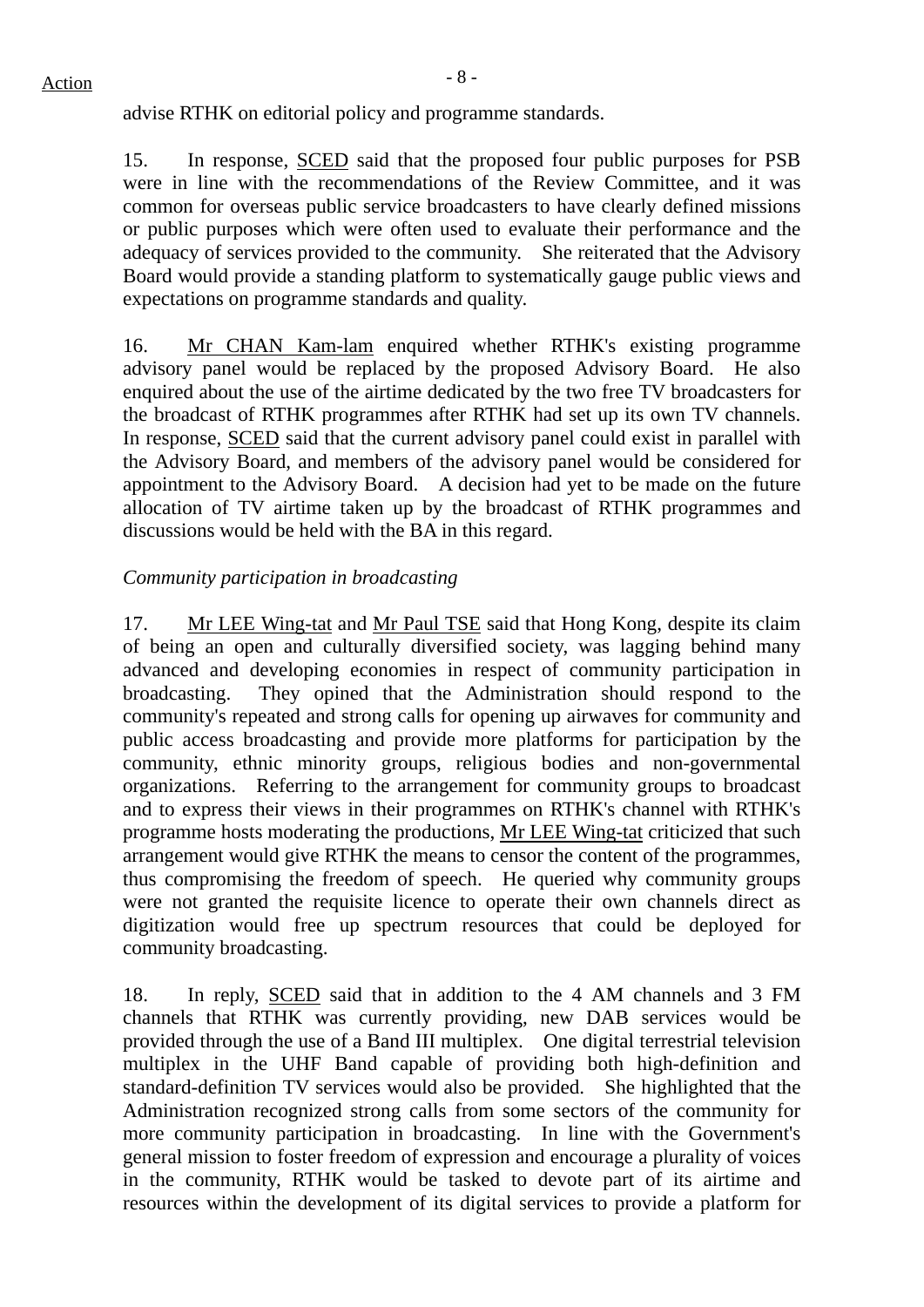community participation in broadcasting. Apart from dedicating more airtime for public affairs programmes to provide a platform for individuals and community groups to express and exchange their views, with RTHK's programme hosts moderating the productions, community groups could also produce their own programmes on specific themes or topics for broadcast on RTHK's channels, with different levels of support to be provided by RTHK. A Community Broadcasting Involvement Fund would be set up under RTHK to promote and facilitate local original content production and provide financial support for community groups to participate in broadcasting and programme content production.

19. SCED assured members that RTHK would not curtail freedom of speech and expression. While due respect would be accorded to the content of the original programmes produced by community groups, subject to the RTHK's Producers' Guidelines, RTHK would have to uphold the principles of impartiality and objectivity to ensure fair exchange of views in its public affairs programmes, and to fulfill its social responsibility to ensure that the programme content and quality complied with all relevant regulatory requirements and codes of practice on programme standards issued by the BA.

#### Way forward

20. Members agreed to hold a further meeting in November 2009 to receive views from deputations and members of the public on the subject.

(*Post-meeting note*: A special meeting had been scheduled for Thursday, 19 November 2009 from 9:00 am to 12:45 pm in the Chamber of the Legislative Council Building to receive views from deputations and interested parties on the subject. Members were informed of the meeting arrangements vide LC Paper No. CB(1)86/09-10 issued on 21 October 2009.)

#### **II. Telecommunications (Amendment) Bill 2009**

| (File Ref: CTB(CR)9/19/15 (09) Pt. 3 -- Legislative Council Brief | <sub>on</sub><br>Telecommunications<br>(Amendment) Bill 2009                                                                                     |
|-------------------------------------------------------------------|--------------------------------------------------------------------------------------------------------------------------------------------------|
| LC Paper No. $CB(1)2663/08-09(02)$                                | -- Administration's<br>paper<br>on<br>Telecommunications<br>(Amendment) Bill 2009                                                                |
| LC Paper No. $CB(1)2663/08-09(03)$                                | -- Paper on the regulatory regime<br>for sound broadcasting services<br>prepared by the Legislative<br>Council Secretariat (background<br>brief) |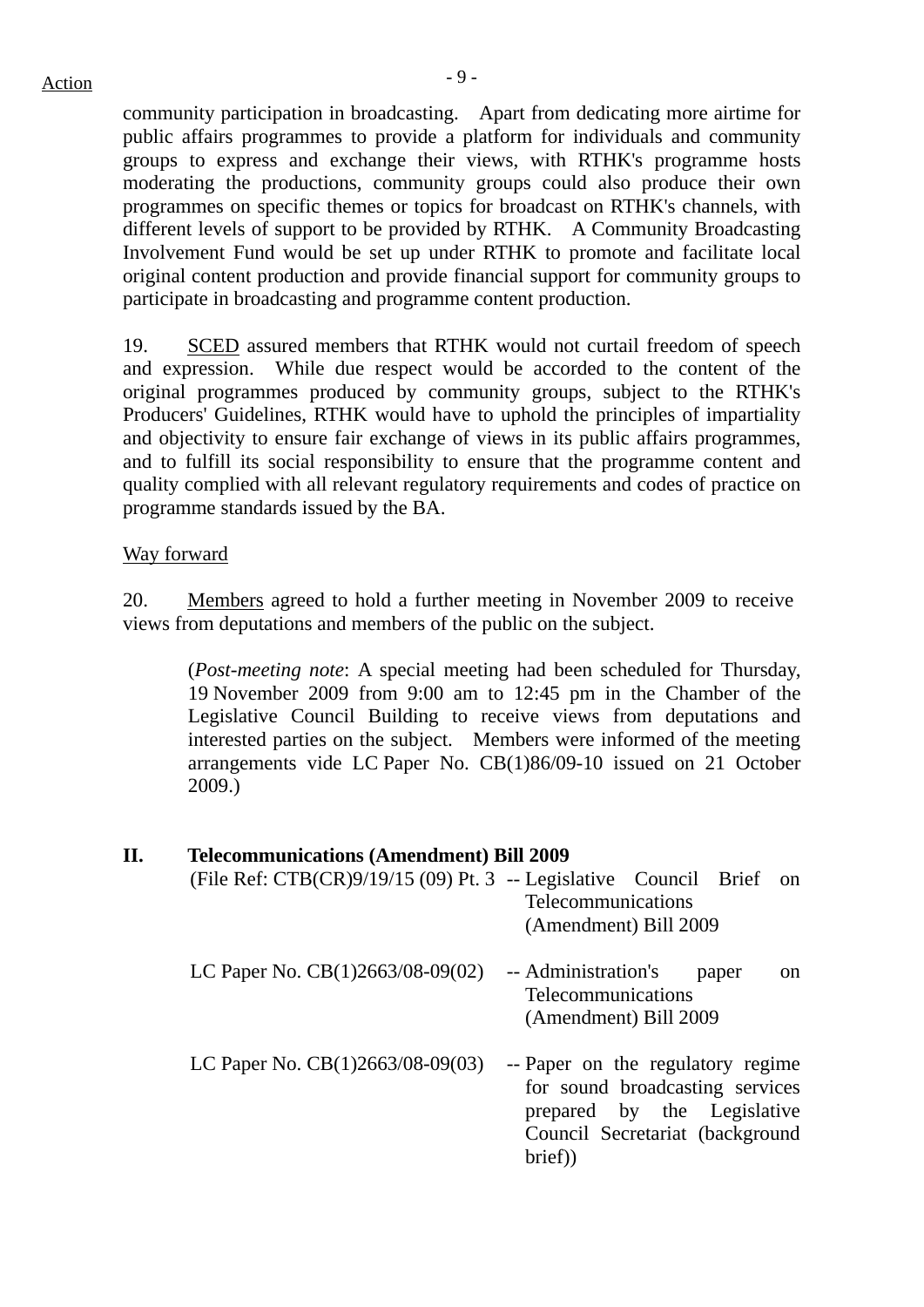21. At the invitation of the Chairman, SCED briefed members on the promulgation of the licensing criteria for the grant of sound broadcasting licences and the proposed legislative amendments to prescribe these criteria under the Telecommunications Ordinance (the Ordinance) (Cap. 106) through the introduction of the Telecommunications (Amendment) Bill 2009 (the Bill). SCED said that the proposed criteria were not new and were merely a replication of the administrative guidelines that had hitherto been used by the BA and CE-in-Council in precedent cases and were in line with international best practices. The Bill was gazetted on 17 July 2009 and would be introduced into LegCo during the 2009-2010 legislative session after the summer recess. Details of the legislative amendments were set out in the Legislative Council Brief (File Ref: CTB(CR)9/19/15(09) Pt. 3) and the Administration Paper (LC Paper No. CB(1)2663/08-09(02)).

#### Discussion

#### *Consultation on the proposed legislative amendments*

22. Ms Emily LAU expressed regret that the Panel had not been consulted on the legislative proposal before gazettal of the Bill. In response, SCED and PSCED(CT) said that the Administration had no intention to bypass the Panel. The objective of the Bill was to provide for legal certainty and to enhance transparency of the existing sound broadcasting licensing regime by prescribing under the law the set of licensing criteria for the grant of licences, and to enable the BA to issue guidelines indicating how it proposed to perform its function of making recommendations to the CE-in-Council on sound broadcasting licence applications. SCED said that the legislative proposal was in line with public expectation that the licensing regime should be transparent and also in line with Members' views expressed in past LegCo discussions that called for clear licensing criteria to be included under the law. LegCo Members might consider setting up a Bills Committee to study the Bill in detail. Mr LEE Wing-tat considered that a Bills Committee should be formed to scrutinize the Bill.

#### *Community broadcasting*

23. Mr LEE Wing-tat said that despite its claim to be a pluralistic and culturally vibrant society, Hong Kong lagged behind many other advanced jurisdictions and developing economies in the opening up of airwaves for community and public access broadcasting. He opined that the Government should be more open-minded to community participation in broadcasting, providing more platforms and channels for different community organizations, social groups, religious bodies, minority groups and non-governmental organizations to express diverse views. Mr Paul TSE shared Mr LEE's view and opined that different sectors of the community should be given more opportunities to participate in community broadcasting to allow a plurality of voices so that the public could have more programming choices. Noting that Hong Kong had fewer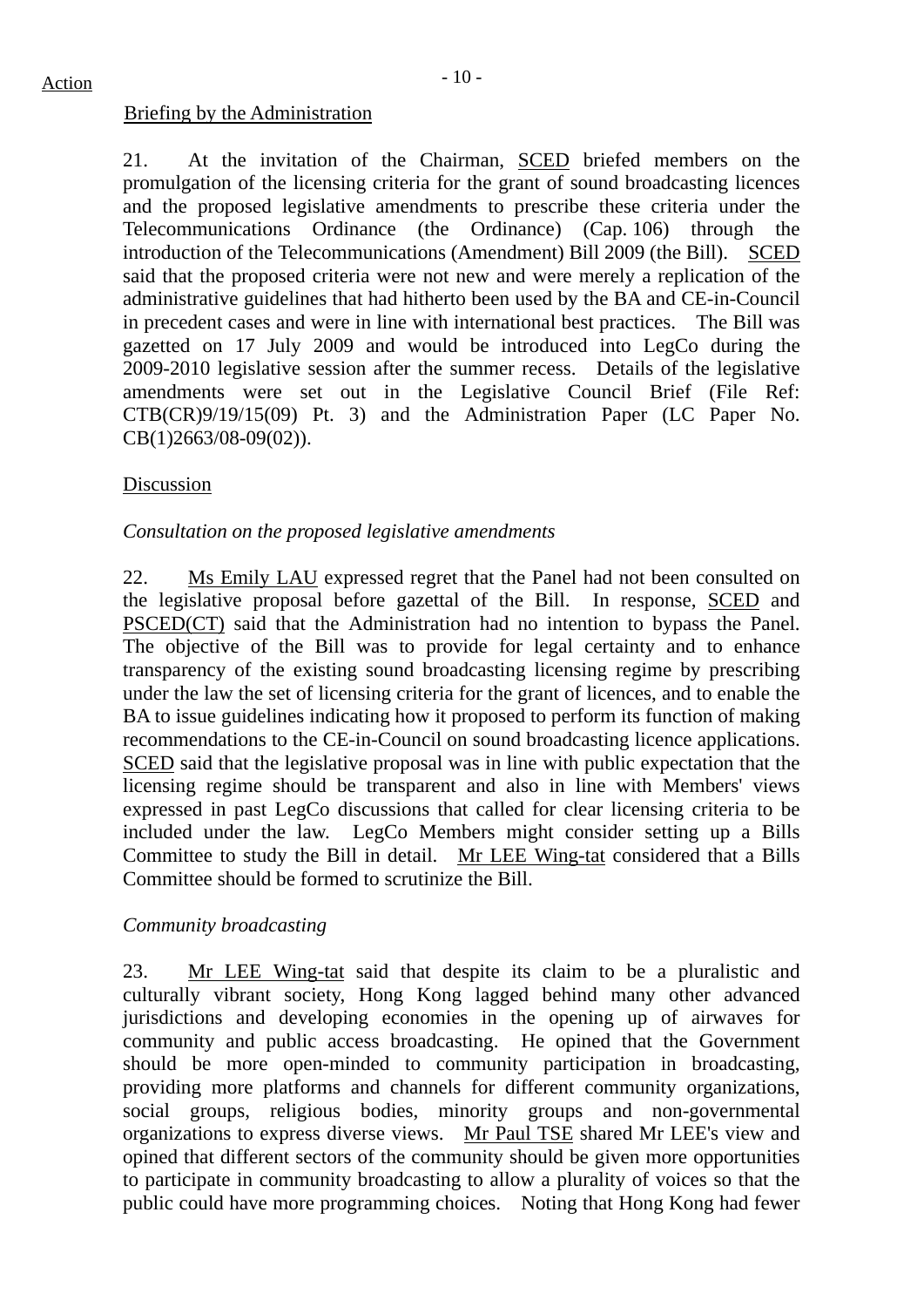radio channels than other jurisdictions, Mr WONG Yuk-man criticized the Administration for not responding to the public's clear and strong demand for increased community participation in broadcasting.

24. In response, PSCED(CT) said that the Administration was keenly aware of calls on the Government to open up the airwaves to allow for more community participation in public access broadcasting. He highlighted that the existing wave bands were presently congested and there was no spare capacity to expand radio broadcasting services until after digitization whereby each band III multiplex would support up to seven channels, depending on the technologies used. As such, the Administration was currently looking into the process of digitization and the deployment of the additional spectrum to be released. He pointed out that standalone community or public access broadcasting services required substantial resources in terms of capital and recurrent expenditure as well as human resources and technical expertise which might pose difficulties to smaller community groups. As such, the Community Broadcasting Involvement Fund was proposed to be set up to provide financial support and technical assistance to facilitate community groups to participate in broadcasting and content productions. RTHK would also dedicate part of its airtime and resources to provide platform for community participation in broadcasting.

25. Mr WONG Yuk-man referred to the prosecution of certain LegCo Members under section 23 of the Ordinance. He queried why the Administration did not take legal actions against some news media's illegal interception of the Police and ambulance radio broadcasts as a source of news, a practice that was a known secret. PSCED(CT) replied that these were matters to be dealt with by the Police under the relevant legislation.

#### *Proposed licensing criteria*

26. Ms Emily LAU and Mr Paul TSE expressed grave concern that the proposed licensing criteria on financial soundness and commitment to investment for the grant of sound broadcasting licences would preclude set-ups that had less financial means from being granted a licence to operate community radio service. They were of the view that as digitization would free up additional frequency spectrum, the financial threshold should be lowered so that not only resourceful conglomerates, but also smaller community groups that were less financially capable could also have the opportunity to operate their own channels and participate in community broadcasting. Ms Emily LAU remarked that the licensing criteria focusing on financial consideration was outdated and was against the world trend whereby community channels in a number of overseas economies had received government subsidy.

27. Ms Cyd HO queried the need for prescribing criteria for the grant of sound broadcasting licences under the law, in particular the criteria regarding variety, quantity and quality of programmes to be provided as well as the benefits to the local broadcasting industry, the audience and the community as a whole. Pointing out that these criteria could be subject to different interpretation, she expressed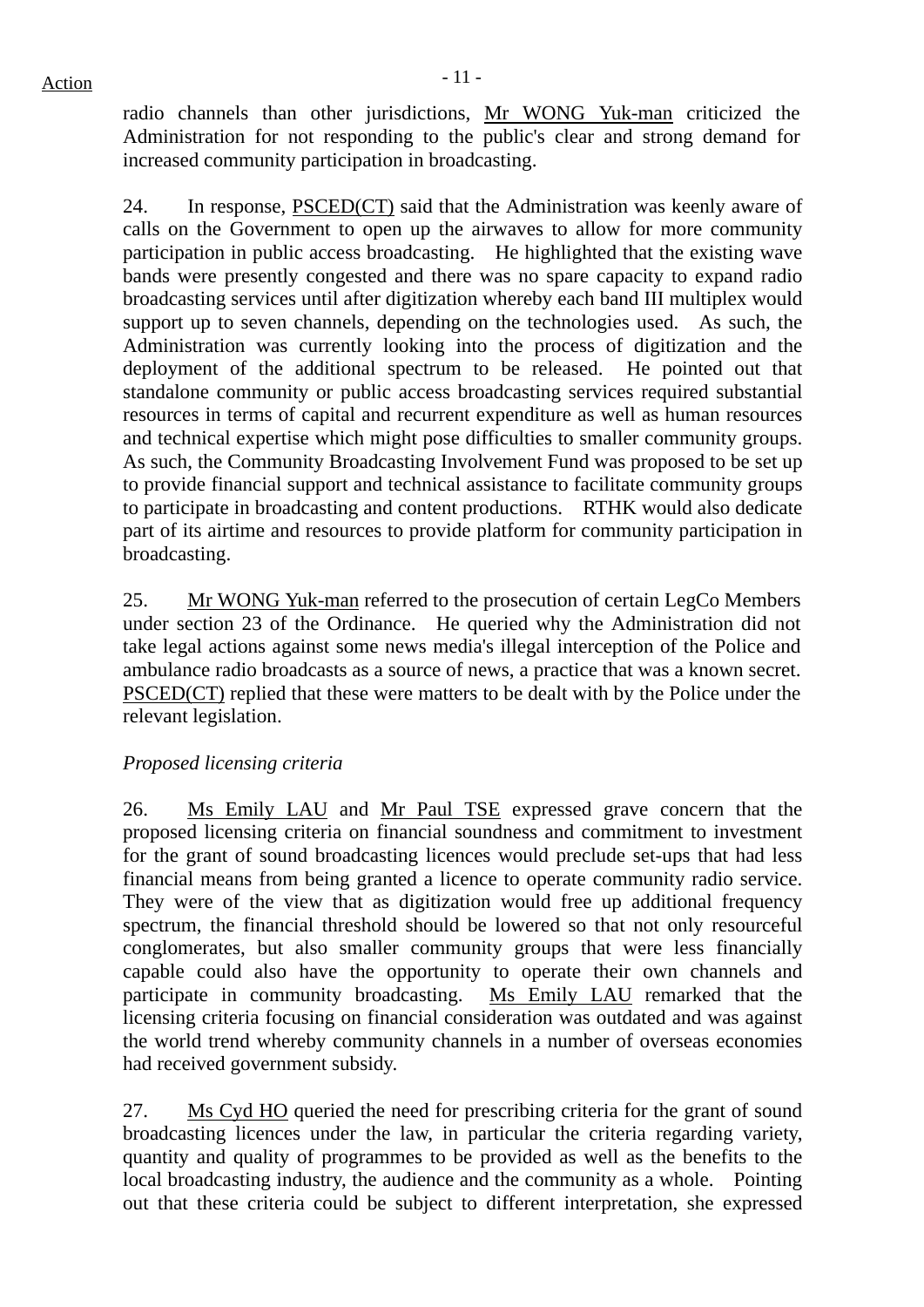grave concern that the criteria, if also made applicable to newspaper and magazine publications, would have a negative impact on freedom of press and greatly impede the free flow of information. Given that programme quality and content were already subject to the regulation of the Control of Obscene and Indecent Articles Ordinance (COIAO) and other relevant legislation, Ms HO was of the view that these criteria should be scrapped. While she appreciated the present constraints on the availability of frequency spectrum, she opined that the Administration should lift the restrictions on the grant of licence to enable public access to airwaves as digitization would release additional frequency spectrum. In this connection, she enquired about the number of licence applications under processing.

28. In response, PSCED(CT) advised that presently there was one licence application being processed. He said that the availability of suitable frequency spectrum was an overriding factor or requisite condition before a sound broadcasting licence application could be considered. Although advanced technology and digitization would release more frequency spectrum and bring about more broadcasting and other communications opportunities, frequency spectrum was still a scarce public resource and was limited. As such, a licensing framework was necessary to ensure the effective use of spectrum.

29. As regards the proposed licensing criteria, PSCED(CT) said that the criteria were objective and were based on established cases and international best practices. In line with the expectation of the public and Members that the criteria used to determine licence applications should be transparent, clear and certain, the Administration proposed to prescribe the set of criteria under the law to enable the public and licence applicants to be fully aware of the factors and requirements against which a licence application would be considered. He highlighted that the criteria on financial soundness did not specify the level of financial resources required other than stating that the applicant must demonstrate a commitment to invest sufficiently in the proposed project and possess sufficient financial capacity to invest to the level proposed. The reference to programme quality and content was to ensure that licence applicants were aware of the programme requirements and standards set out in the BA guidelines. He clarified that the criteria on programme quality and content were only applicable to broadcast licence for a channel under the regulatory framework of the Broadcasting Ordinance (Cap. 562). The requirement was not applicable to individual programmes and neither was COIAO relevant.

30. Mr Paul TSE referred to the licensing criteria on fit and proper persons and enquired whether persons with criminal record such as contempt of court or libel would be considered as not fit and proper. In reply, PSCED(CT) said that it was considered reasonable to require the applicants to demonstrate to the satisfaction of the BA and the CE-in-Council that they were fit and proper. The BA, having considered the application in the overall context, would make a recommendation to the CE-in-Council pursuant to section 13C of the Ordinance.